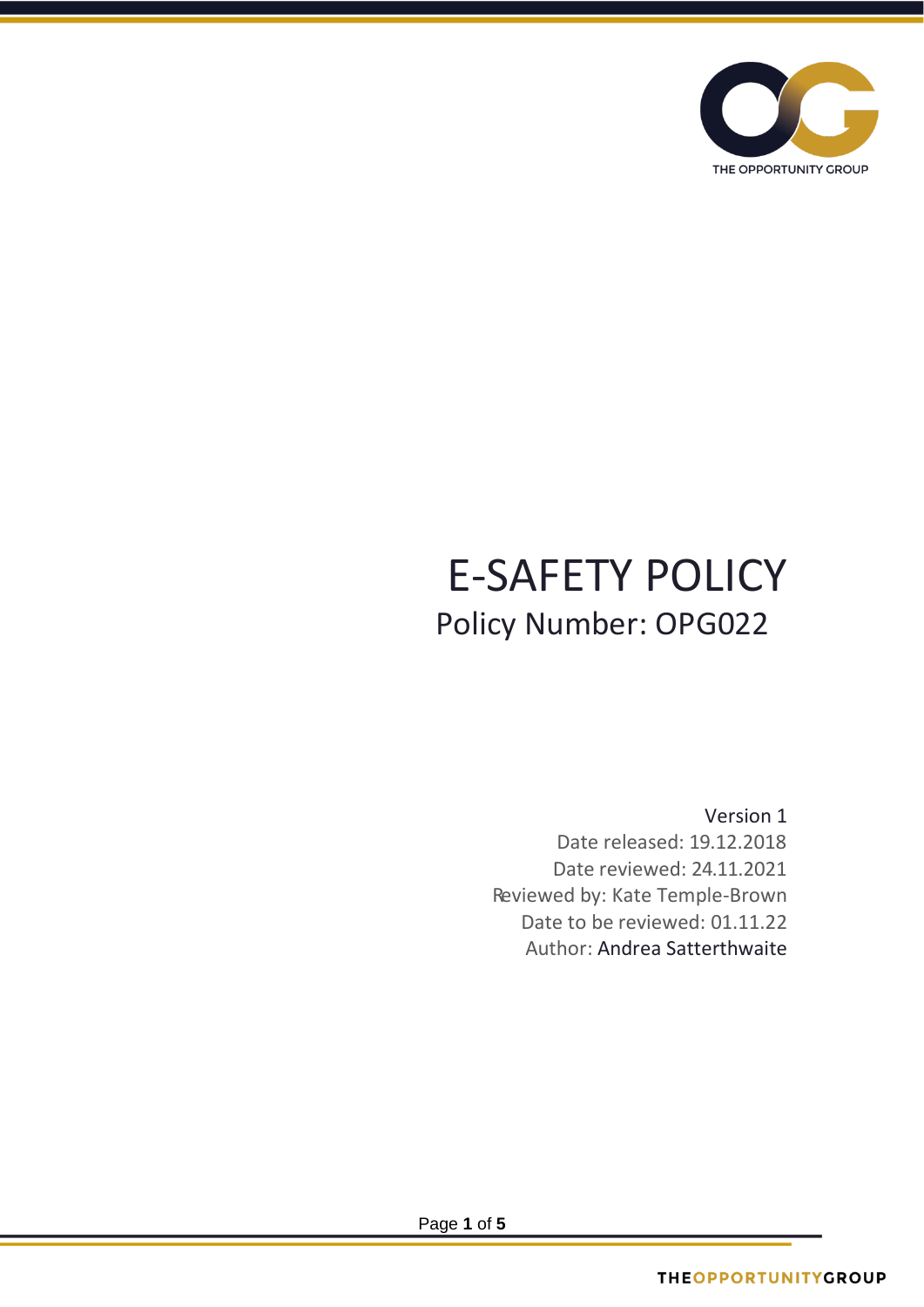

# **BACKGROUND**

The Opportunity Group recognises the benefits and opportunitieswhich new technologies offer to teach and learning. We provide internet accessto all learners attending our short courses and staff encourage the use of technologies in order to enhance skills, promote achievement and enable lifelong learning.

However, the accessibility and global nature of the internet and different technologies available mean that we are also aware of potential risks and challenges associated with such use. Our approach is to implement appropriate safeguards within the company while supporting staff and learners to identify and managerisks independently and with confidence. We believe this can be achieved through a combination of security measures,

training, guidance and implementation of our policies.

In continuation of our duty to safeguard learners we will do all thatwe can to make our learners and staff stay e-safe and to satisfy our wider duty of care.

The policy applies to all users/all learners and staff of TheOpportunity Group

who have access to our IT systems, both on the premises and remotely. Any user of The Opportunity Group's IT systems must adhere to this policy. Thee-Safety Policy applies to all who use of the internet and forms of electronic communication such as email.mobile phones and social media sites.

### **Roles and Responsibilities**

There are clear lines of responsibility fore-safety within the company. The first point of contact should be the Quality and Compliance Specialist. All staff are responsible for ensuring the safety of learners and should report any concerns immediately to their line manager. All coaches and assessors are required to offerguidance one-safety to their learners and to read through and report incidents in line with the policy. When informed about an e-safety incident. staff members must take care not to guarantee any measure of confidentiality towards either the individual reporting it, or to those involved.

All learners must know what to do if they have e-safety concerns and who to talk to. In most cases, this will be the Quality and Compliance Specialist. All parties should know what procedure istriggered and how this will be followed up. Where management considers it appropriate, the Designated Safeguarding Officer maybe asked to intervene with appropriate additional support from external agencies.

### **e-Safety Officer/Designated Safeguarding Officer**

The Designated Safeguarding Officer is responsible for keeping up todate with new technologies and their use, as well as attending relevant training. They will be expected to complete, review and update thee-Safety Policy, deliver staff development and training, record incidents, report any developments and incidents to the Leadership and Management team and liaise with the local authority and external agencies to promote e-safety.

Page **2** of **5**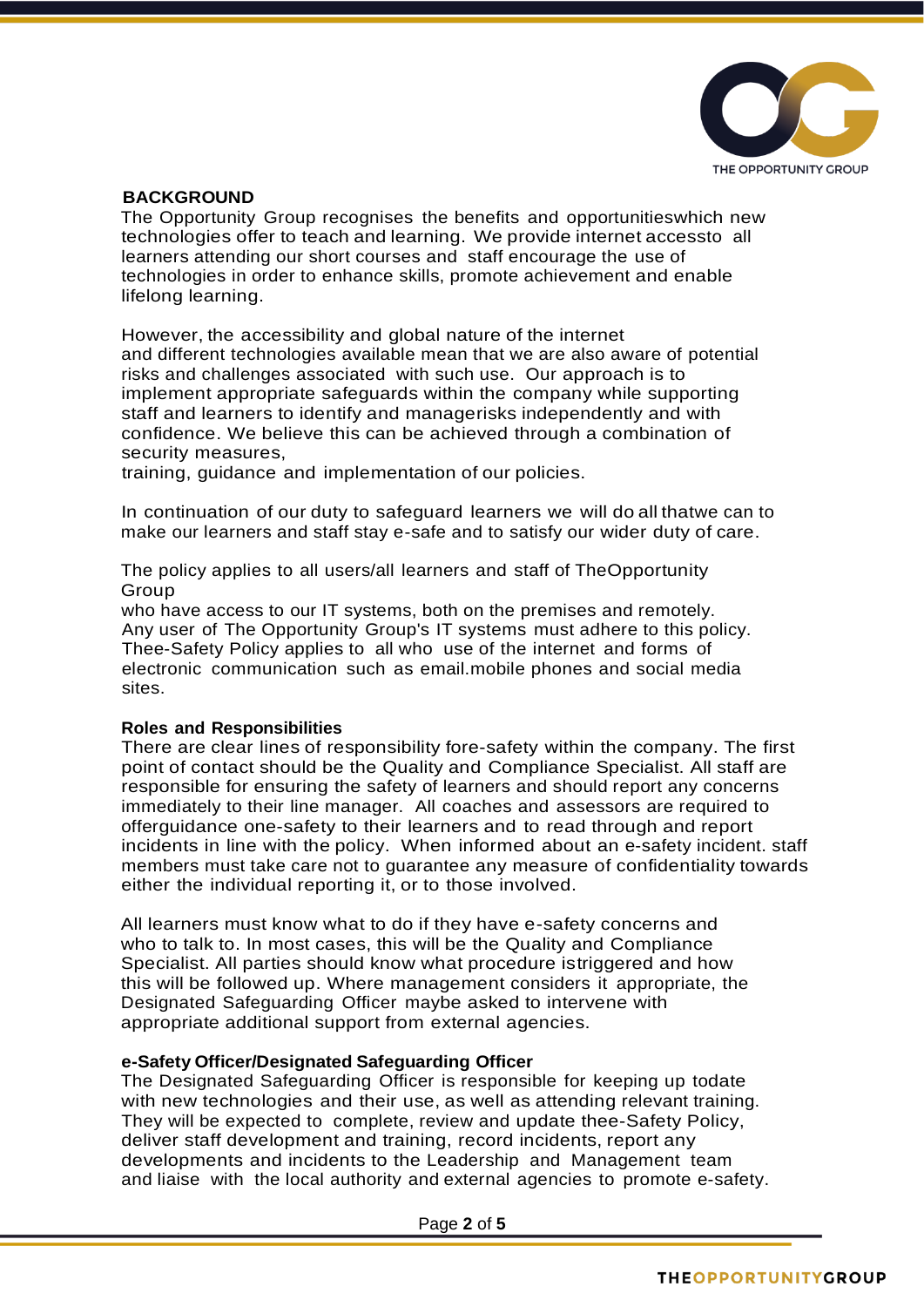

## **Learners:**

Learners are responsible for using The Opportunity Group's ITsystems and mobile devices in accordance with the company requirements Learners must act safely and responsibly always when using theinternet and/or mobile technologies. They are responsible for attending e-safety lessons as part of the curriculum and are expected to know and act in line with other relevant company policies e.g. mobile phone use. sharing images. cyber- bullying etc. They must follow reporting procedures where they are worried or concerned, or where they believe an e-safety incident hastaken place involving them or another member of the company.

## **Staff:**

All staff are responsible for using The Opportunity Group's IT systemsand mobile devices in accordance with the company Acceptable UsePolicies.

- Staff are responsible for attending staff training on e-safety and displaying a model example to learners always throughembedded good practice.
- All digital communications with learners must be professional always.
- All staff should apply relevant company policies and understand the safeguarding incident reporting procedures.
- Any incident that is reported to or discovered by a staff member must be reported to the Designated SafeguardingOfficer and/or line manager without delay.

# **Security**

The company will do all that it can to make sure the companynetwork is safe and secure. Every effort will be made to keep security software up to date.

Appropriate security measures will include the use of enhanced filtering and protection of firewalls, servers, routers, work stations etc. to prevent accidental or malicious access of company systemsand information. Digital communications, including email and internet postings, over the company network will be monitored in line with the IT, Computer Usage Policy.

# **Behaviour**

The Opportunity Group will ensure that all users of technologiesadhere to the

standard of behaviour as set out in the Information, IT andCommunications Security Policy NO GRAD021.

The company will not tolerate any abuse of IT systems. Whether offline or online, communications by staff and learners should be courteous and respectful always. Any reported incident of bullyingor harassment or other unacceptable conduct will be treated seriously and in line with the company and staff disciplinary codes.

Where conduct is found to be unacceptable, the company will deal with the matter internally. Where conduct is considered illegal, the company will report the matter to the police.

Page **3** of **5**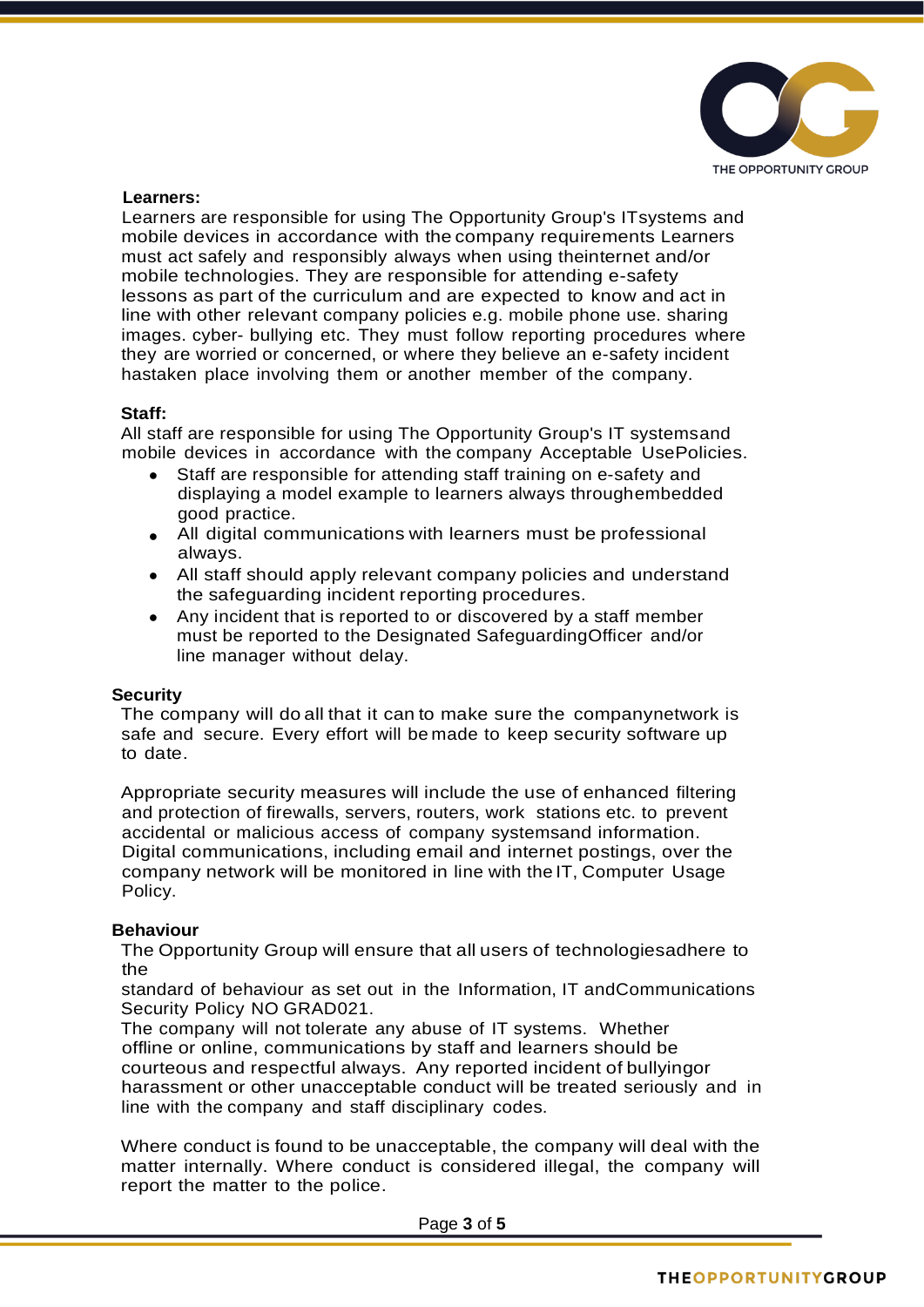

## **Communications**

The Opportunity Group requires all users of IT to adhere to Use ofInternet. Email & Social Media Policy which states clearly when email, mobile phones, social media sites, games consoles, chat rooms, video conferencing and web cameras may be used during the day.

## **Use of Images and Video**

The use of images, or photographs, is popular in teaching and learning and should be encouraged where there is no breach ofcopyright or other rights of another person (e.g. images rights orrights associated with personal data).

This will include images downloaded from the internet and thosebelonging to staff or learners.

All learners and staff should receive information on the risks whentaking, downloading and posting images online and making themavailable to others. There are risks where personal images of themselves or others are posted onto social networking sites.

This includes photographs of learners and staff as well as using thirdparty images. Our aim is to reinforce good practice as well as offer further information for all users on how to keep their personal information safe.

### **Personal Information**

Personal information is information about a living person, The Opportunity Group collects and stores the personal information oflearners and staff regularly e.g. names, dates of birth, email addresses, assessed materials and so on.

The company will keep that information safe and secure and will not pass it onto anyone else without the express permission of the learner/parent/ carer. No personal information can be posted to the company website/without the permission of the Designated Safeguarding Officer unless it is in line with our Data Protection Policy No 112. Only names and work email addresses of (senior) staff will appear on the company website/no staff/no learners' personal information will be available on the website without consent. Staff must keep learners' personal information safeand secure always.

No personal information of individuals is permitted offsite unless the member of staff has the permission of Designated Safeguarding Officer. Every user of IT facilities is required to log off on completion of any activity, or where they are physically absent from a device for any period. Where the personal data is no longer required, it must be securely deleted in line with the Data Protection and Confidentiality policy.

## **Education and Training**

With the current unlimited nature of internet access, it is impossiblefor the company to eliminate all risks for staff and learners. It is our view therefore, that the company should support staff and learnersstay e-safe through

Page **4** of **5**